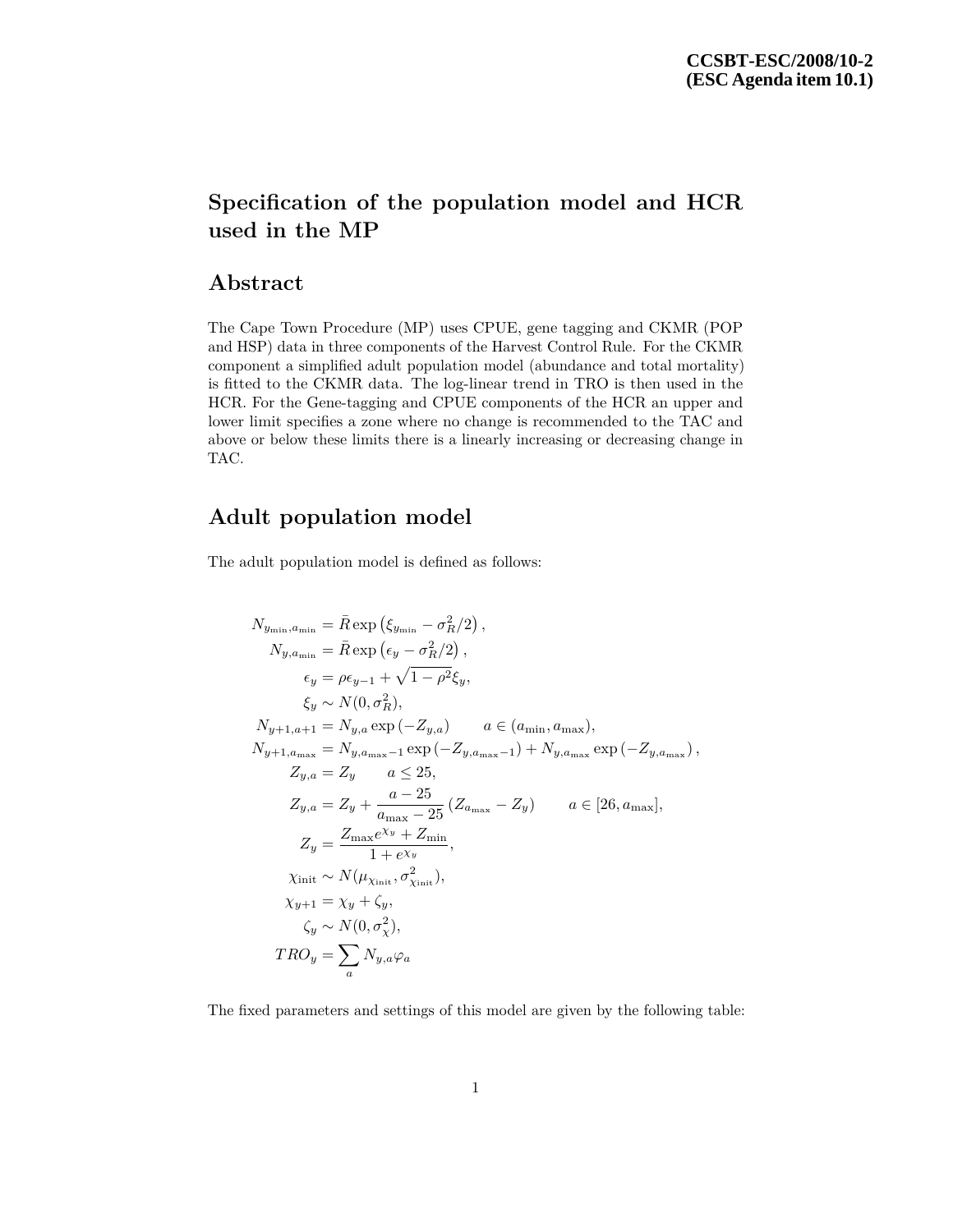| $\rm Parameter$            | Value      |
|----------------------------|------------|
| $a_{\rm min}$              | 6          |
| $a_{\rm max}$              | 30         |
| $\sigma_r$                 | $\rm 0.25$ |
| $\rho$                     | $0.5\,$    |
| $\sigma_{\chi}$            | $0.15\,$   |
| $Z_{\rm min}$              | $0.05\,$   |
| $Z_{\rm max}$              | 0.4        |
| $Z_{a_{\rm max}}$          | 0.5        |
| $\mu_{\chi_{\rm init}}$    | -1.38      |
| $\sigma_{\chi_{\rm init}}$ | $0.2\,$    |
| $q_{\rm{hsp}}$             | 1          |

The estimated parameters of this model are:

- 1. The mean adult recruitment,  $\bar{R}$
- 2. The adult recruitment deviations,  $\epsilon_y$
- 3. The initial value,  $\chi_{init}$ , that "starts" the random walk for  $Z_y$  (with an associated normal prior mean and SD)
- 4. The random walk deviations *ζ<sup>y</sup>*

The likelihood for the POP data is similar to that used in the OM. The total reproductive output is calculated as follows:

$$
TRO_y = \sum_{a=a_{\text{amin}}}^{a_{\text{max}}} N_{y,a} \varphi_a
$$

and consider a juvenile-adult pair  $\{i, j\}$ , where  $z_i = \{c\}$  is the juvenile covariate and *c* is it's cohort (year of birth) and  $z_j = \{y, a\}$  is the adult covariate and *y* and *a* are the year and age at sampling, respectively. The probability of that pair being a POP is given by

$$
\mathbb{P}\left(K_{ij} = POP \mid z_i, z_j\right) = \mathbb{I}\left(c < y < c + a\right) \frac{2\varphi_{a-(y-c)}}{TRO_c}
$$

This probability is used to create the binomial likelihood for the POP data. For the HSP data the comparison is of a juvenile-juvenile pair  $i$  and  $i'$ , where the key covariates are their respective years of birth - or cohorts - *c*. The probability of finding an HSP is defined as follows: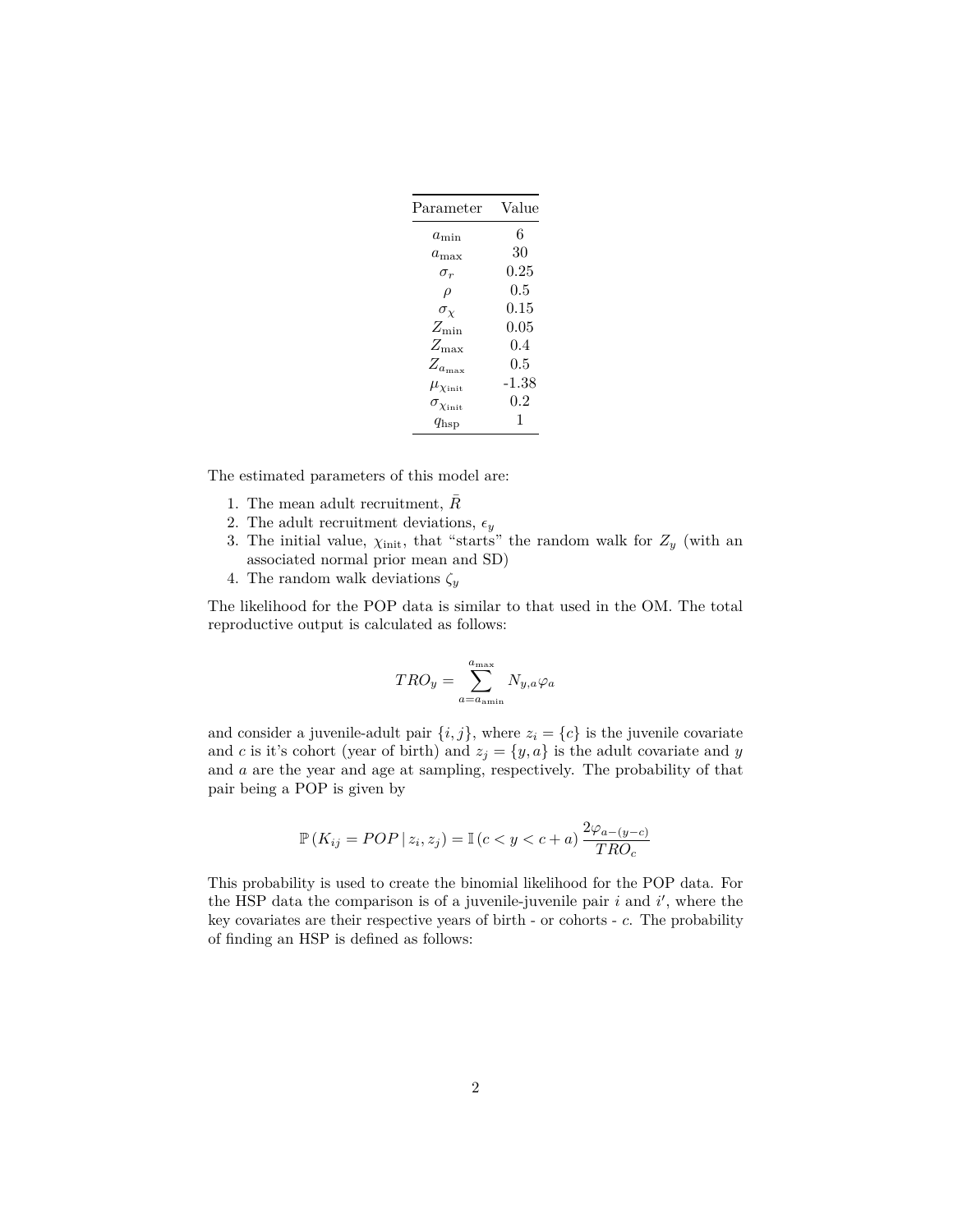$$
\mathbb{P}\left(K_{ii'} = HSP \mid z_i, z_{i'}\right) = \frac{4\pi^{\eta}q_{\text{hsp}}}{TRO_{c_{\text{max}}}} \left(\sum_{a} \gamma_{c_{\text{min}},a} \left(\prod_{k=0}^{\delta-1} \exp\left(-Z_{c_{\text{min}}+k, a+k}\right)\right) \varphi_{a+\delta}\right),
$$
  

$$
\gamma_{y,a} = \frac{N_{y,a} \varphi_a}{TRO_y},
$$
  

$$
\{z_i, z_{i'}\} = \{c_i, c_{i'}\},
$$
  

$$
c_{\text{min}} = \min\{c_i, c_{i'}\},
$$
  

$$
c_{\text{max}} = \max\{c_i, c_{i'}\}
$$

and this probability forms the basis of the binomial likelihood for the HSP data.

## **Harvest Control Rule**

The general structure of the revised MP is as follows:

$$
TAC_{y+1} = TAC_y \left(1 + \Delta_y^{\text{cque}} + \Delta_y^{\text{ck}}\right) \times \Delta_y^{\text{gt}},\tag{1}
$$

Before detailing the functional form of the HCR we recap some useful variables:

- $I_y^{ck}$ : moving average (of length  $\tau^{ck}$ ) of the estimated TRO from the MP population model (projected forward to the current year using the model to project forward for 4 years to avoid too much intertia in the signal when you need it)
- $\tilde{I}$ : average estimated TRO from 2003 to 2014 (reference period w.r.t. relative rebuilding criterion)
- $\bullet~~ \gamma \colon$  proportional amount of TRO rebuilding we wish to achieve
- $\eta = I_y^{c\bar{k}}/(\gamma \tilde{I}) 1$ : the variable at which passing from negative to positive indicates the point at which the TRO rebuilding has been achieved and the transition in the reactivity of the MP occurs (i.e. it goes from reactive to passive w.r.t. CPUE and CKMR signals *only*)

For the CPUE part of the HCR we used a density-dependent gain parameter:

$$
k^{\text{cque}}(\eta) = w_1^{\text{cque}} \left( 1 - \left( 1 + e^{-2\kappa \eta} \right)^{-1} \right) + w_2^{\text{cque}} \left( 1 + e^{-2\kappa \eta} \right)^{-1}
$$

This is using the logistic function approximation to the Heaviside step function  $H[\eta]$  ( $H[\eta < 0] = 0$ ,  $H[\eta \ge 0] = 1$ ). We set  $\kappa = 20$  so the transition between the two gain parameters, given  $\eta$ , happens within  $\pm 5\%$  of  $\delta = 1$ . The CPUE multiplier is then just defined as follows:

$$
\Delta_y^{\text{cque}} = k^{\text{cque}}(\eta) \left( \delta_y^{\text{cque}} - 1 \right)
$$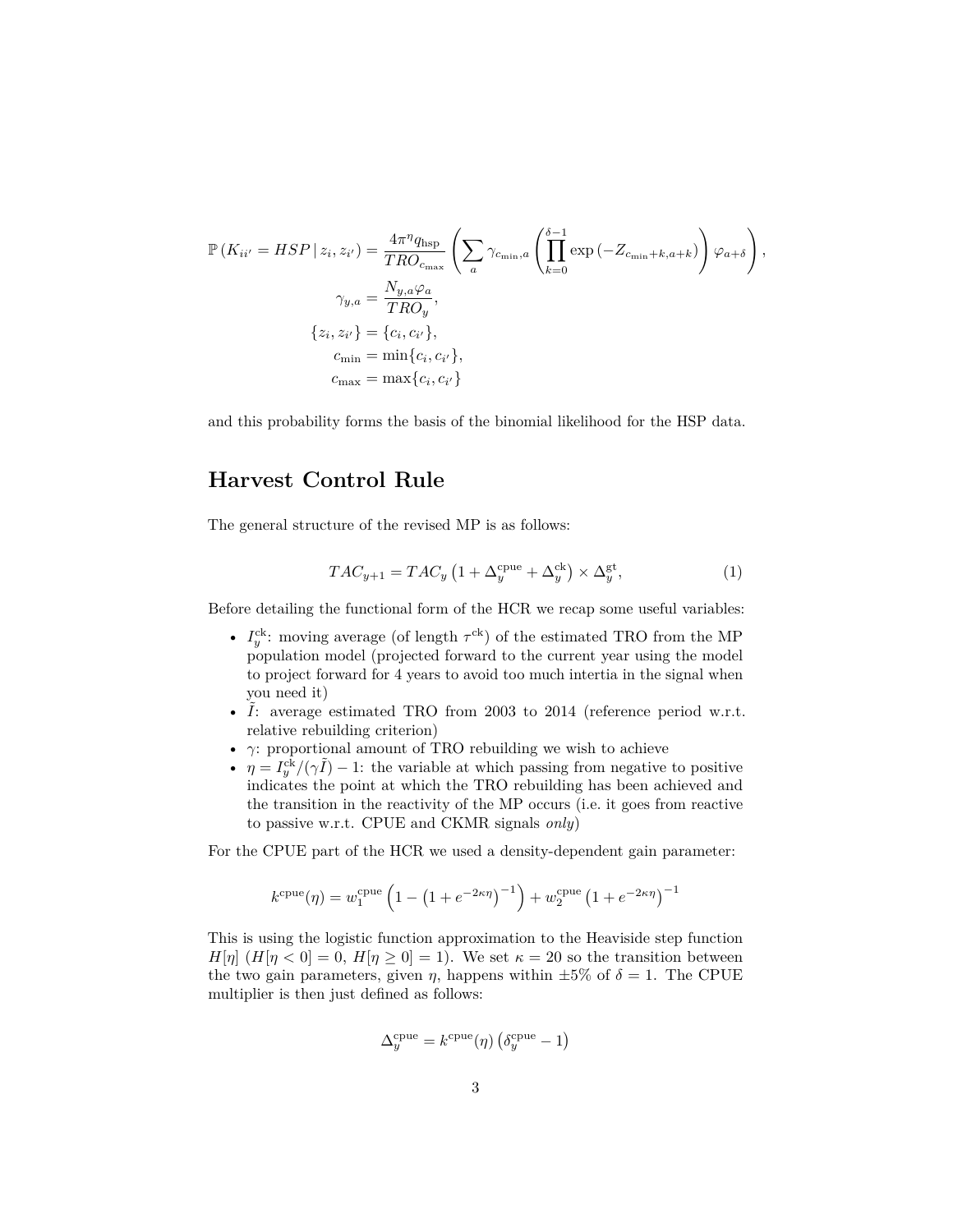and  $\delta_y^{\text{cpue}}$  is actually very similar in form to the gene tagging part of the HCR

$$
\begin{split} \delta_y^{\text{cque}} &= \left(\frac{\bar{I}_{\text{cque}}}{I_{\text{low}}}\right)^{\alpha_1} \quad \forall \bar{I}_{\text{cque}} \leq I_{\text{low}},\\ \delta_y^{\text{cque}} &= 1 \qquad \qquad \forall \bar{I}_{\text{cque}} \in (I_{\text{low}}, I_{\text{high}}) \,,\\ \delta_y^{\text{cque}} &= \left(\frac{\bar{I}_{\text{cque}}}{I_{\text{low}}}\right)^{\beta_1} \quad \forall \bar{I}_{\text{cque}} \geq I_{\text{high}}, \end{split}
$$

where  $\bar{I}_{\text{cque}}$  is the (4 year) moving average LL1 CPUE,  $\bar{I}_{\text{low}}$  and  $\bar{I}_{\text{high}}$  are upper and lower threshold CPUE values, and  $\alpha_1$  and  $\beta_1$  allow for an asymmetric response above or below the threshold zone.

For the CKMR part of the HCR we try to ensure a minimum rate of increase in the TRO *beneath* the target level, and once it is achieved we would like to maintain the TRO at that level. To include this kind of behaviour in the HCR we also include some density-dependence in the log-linear growth rate at which the HCR moves from a TAC increase to a TAC decrease:

$$
\Delta_y^{\text{ck}} = k^{\text{ck}}(\eta) \left(\lambda^{\text{ck}} - \tilde{\lambda}(\eta)\right),
$$
  
\n
$$
k^{\text{ck}}(\eta) = k_1^{\text{ck}} \left(1 - \left(1 + e^{-2\kappa\eta}\right)^{-1}\right) + k_2^{\text{ck}} \left(1 + e^{-2\kappa\eta}\right)^{-1},
$$
  
\n
$$
\tilde{\lambda}(\eta) = \lambda_{\text{min}} \left(1 - \left(1 + e^{-2\kappa\eta}\right)^{-1}\right)
$$

The threshold level at which the log-linear trend,  $\lambda^{ck}$ , goes from supporting a TAC decrease to an increase essentially begins at  $\lambda_{\min} > 0$  and, as the estimated TRO approaches the target level, rapidly decreases to zero (in a similar way to the CPUE trend term). This is to ensure that a minimum level of rebuilding is encouraged for **all** trajectories below the target, and where above the target the *status quo* is preferred.

To calculate the recent mean age 2 abundance from the gene tagging data consider a weighted moving average approach:

$$
\bar{N}_{y,2} = \sum_{i=y-1-\tau^{\text{gt}}}^{y-2} \omega_i \hat{N}_{i,2}
$$

where  $\omega_i$  is a weighting proportional to the number of matches used to produce the GT estimate  $\hat{N}_{i,2}$  (basically inverse variance weighting). The 2 year delay between having the estimate and what year it actually refers to is factored into the calculation. The multiplier for the GT part of the HCR is as follows: